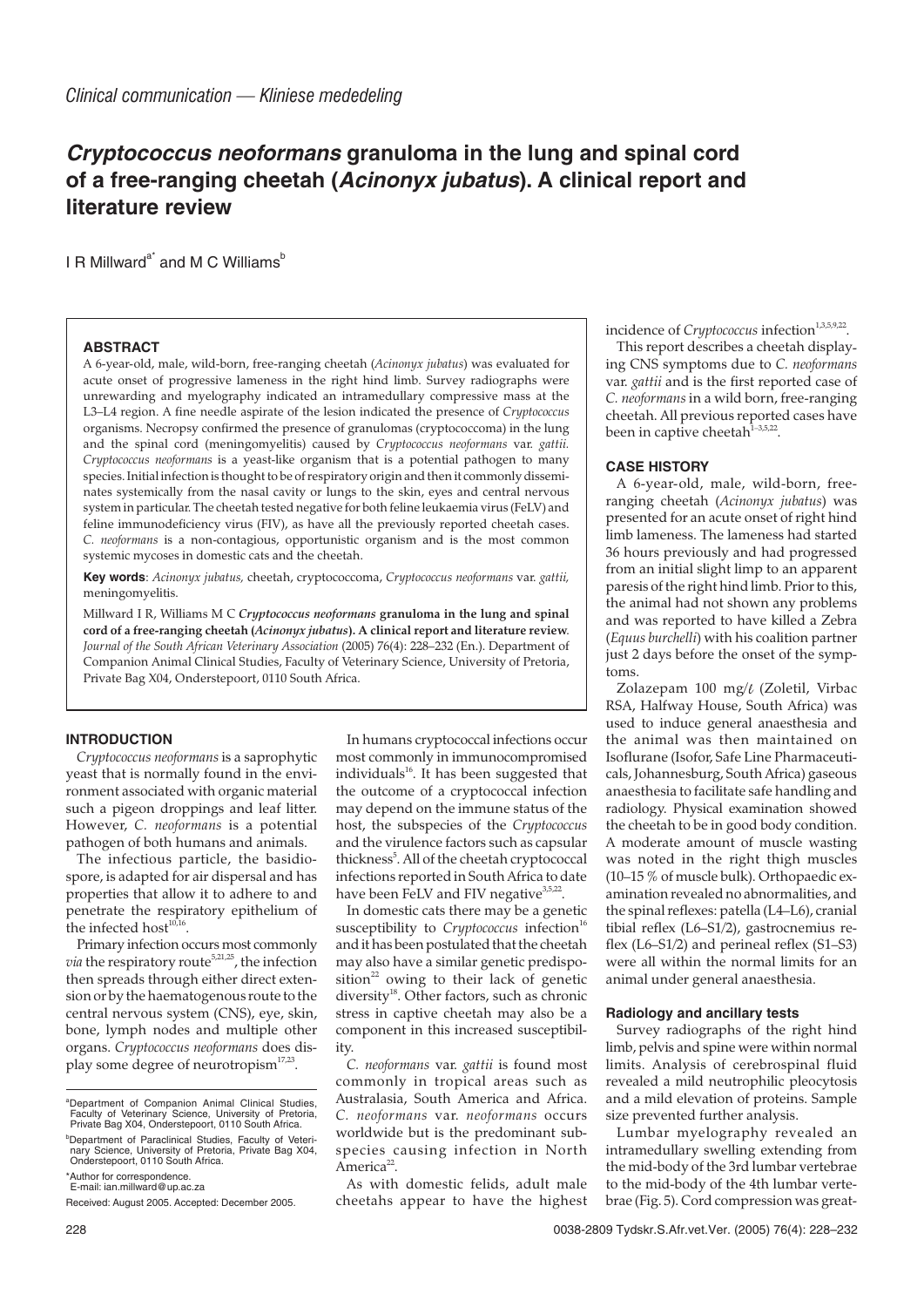



Fig. 1: **Phagocytosed cryptococcal organism** (open arrow). Fig. 2: **Free cryptococcal organism, showing asexual budding** (open arrow).

est ventro-laterally on the right. A fineneedle aspirate was taken from the intramedullary lesion, *via* the interarcuate ligament with fluoroscopic guidance. This revealed the presence of active macrophages, fibroblasts and a number of free and phagocytosed *Cryptococcus* organisms (Figs 1, 2).

Haematological values were within the normal ranges.

The cheetah was both FeLV and FIV (Cite-combo test, IDEXX) negative.

A diagnosis of spinal cryptococcal granuloma was made, euthanasia was performed and the animal underwent necropsy.

# **Necropsy findings**

At the level of the 4th lumbar vertebra the spinal cord showed a marked swelling. The swelling was about 20 mm long and increased evenly, from both ends, to reach about twice the diameter of the unaffected adjacent spinal cord at the mid-point of the swelling (Fig. 6). Within the swelling the parenchyma of the cord had been replaced by a well-demarcated focus of proliferative, greyish yellow material with a gelatinous consistency (Fig. 5). There was a small focus of haemorrhage and malacia in the spinal cord just caudal to the cord swelling, probably caused during the myelogram procedure.

The ventral border of the cranial lobe of the right lung contained a tan coloured, well-demarcated, discoid nodule 15 mm in diameter and 7 mm thick (Fig. 4).

There was a linear splenic scar and scattered, 1 mm diameter, acquired accessory spleens, indicative of a previous non-fatal splenic rupture.

Also moderate hyperplasia of the mesenteric lymph nodes and mild hepatosis were noted.

Microscopically the focal lesion in the spinal cord was sharply demarcated from the surrounding normal nervous tissue



Fig. 3: **Cryptococcal granuloma within the cord parenchyma.**

but there was no evidence of compression or fibrosis at the interface. The lesion consisted of an irregular network of fibres, with masses of necrotic macrophages in the interstices. The network of

fibres contained numerous arterioles, each of which was surrounded by a thick cuff of lymphocytes and lesser numbers of plasma cells. Peripheral to the lymphocytic cuff there was a band, of variable



Fig. 4: **Cryptococcal granuloma in the ventral border of the right cranial lung lobe** (open arrow).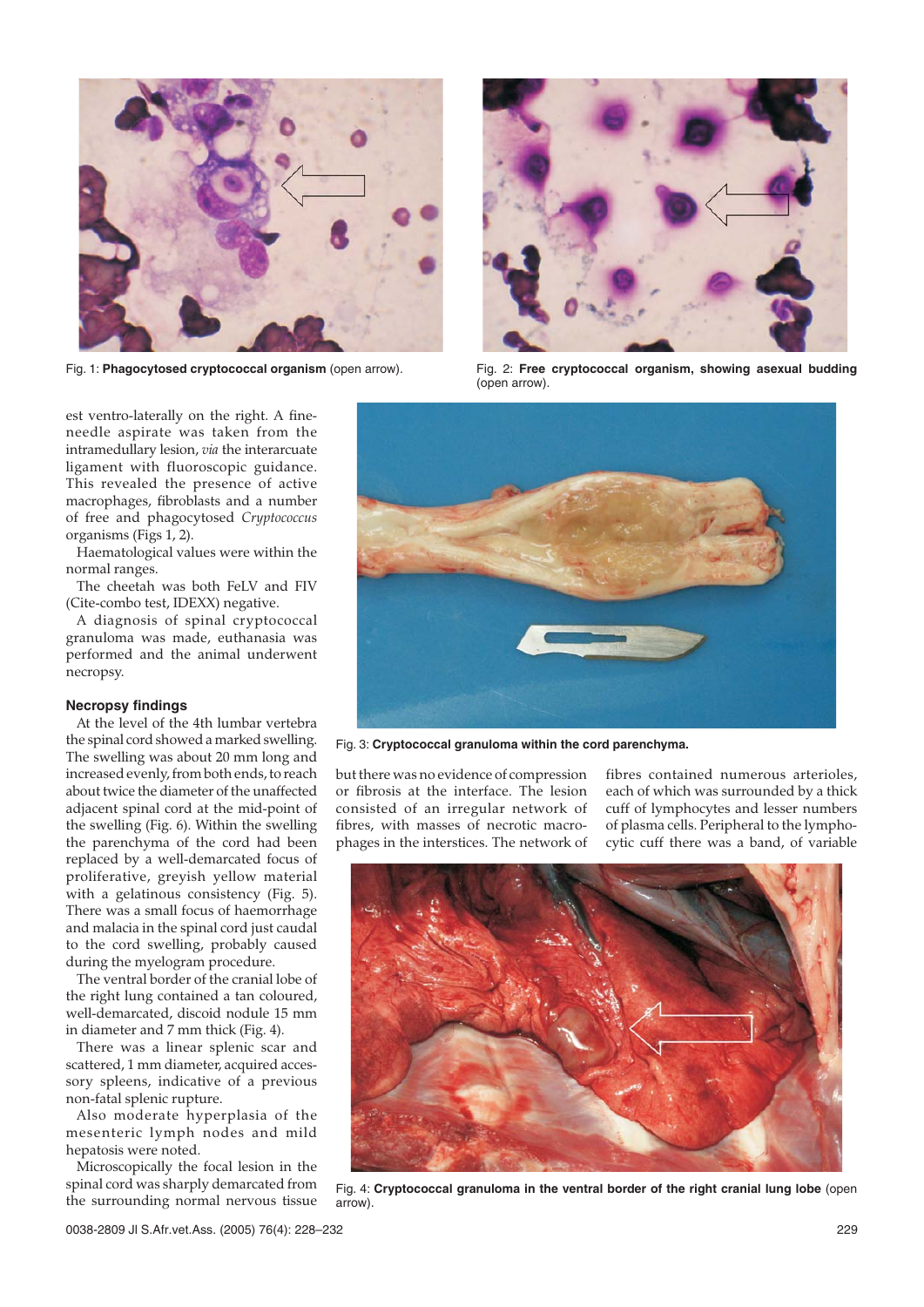

Fig. 5: **Appearance on myelogram. Note the divergence, with internal attenuation, of dorsal and ventral contrast columns. Also a central canalogram is evident in the L4 segment but becomes obliterated at the L3–L4 intervertebral space** (white arrow).

thickness, consisting of tightly packed, viable epithelioid macrophages. A few giant cells were noted in this layer. Still more peripherally, the macrophages showed progressively severe injury until they gave way to necrotic macrophages, with pycnotic nuclei and coagulated or dissolute cytoplasm. Blood vessels adjacent to the main lesion, showed moderate lymphocytic cuffing. Typical thickly encapsulated yeast-like organisms, with morphology typical of *Cryptococcus* species, were present within and between the macrophages.

The focal pulmonary lesion was similarly well demarcated from the normal lung parenchyma and without evidence of an interface reaction. The lesion consisted of densely packed groups of necrotic and dying macrophages of varying size and

numbers of mostly non-viable cryptococcal organisms, separated by well-vascularised fibrous stroma. A few of the macrophages were bi-nucleate but fully developed giant cells were not seen. Scattered, mostly small, lymphoid foci were present in the lesion. Within the lesion 1 large lymphoid aggregate surrounded a central accumulation of viable epithelioid macrophages and viable cryptococcal organisms.

The capsules of the yeasts, in both the spinal and pulmonary lesions, were readily demonstrated by both Gomori's methanimine silver (GMS) and periodic acid Schiff (PAS) stains.

Following culture and isolation, the *Cryptococcus* was serotyped on canavanine-glycine-bromthymol blue agar as *C. neoformans* var. *gattii* by the Mycology Section of the South African Medical



Fig. 6: **Appearance of spinal cord at necropsy. Note the cord enlargement in the L3 to L4** spinal segment (open arrow).

Research Council (J Picard, University of Pretoria, pers. comm., 2005).

### **DISCUSSION**

The lesions in mycotic infections are frequently mistaken for neoplasms and only upon histopathology is an accurate diagnosis made<sup>17</sup>. Radiology of this individual revealed an intramedullary mass in the lumbar spine and neoplasia was on the list of differential diagnoses until fluoroscopic guided fine-needle aspirate revealed the presence of cryptococcal organisms.

Although *C. neoformans* is normally a saprophytic basidiomycetous yeast in the environment, it can behave as a pathogen to both human and animals. Although the sexual mycelial phase of *C. neoformans* var. *neoformans* has been produced in the laboratory it has never been found in nature $10,25$  but recent evidence indicates that *C. neoformans* var. *gattii* reproduces sexually in nature<sup>10,16</sup>. The asexual yeast phase of both subspecies is found in nature and in infected tissues (Figs 1, 2).

*C. neoformans* var. *neoformans* is found mainly in temperate climates and is associated with pigeon faeces while *C. neoformans* var. *gattii* is typically found in tropical and subtropical climates<sup>13</sup> and has been associated with bark and leaf litter from certain eucalyptus (*Eucalyptus* spp.)<sup>5,17,25</sup>, fig (*Ficus* spp.)<sup>10,16</sup> and resin (Ozoroa spp.) trees<sup>22</sup>. Cryptococcus requires a high nitrogen and creatinine level for  $growth^{10}$  and these elements are provided by decomposing wood, organically rich soils and bird or bat guano<sup>22</sup>.

Infections caused by *C. neoformans* var. *gattii* are typically more severe and more refractory to antifungal drugs than infections caused by *C. neoformans* var. *neoformans*<sup>10,16</sup>.

The infectious particle, the basidiospore, is adapted for air dispersal and has properties that allow it to adhere to and penetrate the respiratory epithelium of the infected host<sup>10,16</sup>. The organism has a mucoid polysaccharide capsule, which appears to aid in its survival in the host and environment. It can survive in faeces for up to 2 years if it does not become desiccated<sup>9,22</sup> and the capsule seems to act as a virulence factor, helping it to minimise the host immune response once the organism enters the body<sup>2,5,</sup>

Primary infection occurs most commonly *via* the respiratory route<sup>5,21,25,26</sup> and establishment and spread is dependent on cell-mediated immunity<sup>4</sup>. Asymptomatic carriage of *C. neoformans* is not uncommon in the nasal cavity of dogs and cats<sup>15</sup>. Once established, the infection spreads *via* direct extension or through the haematogenous route, to the CNS, eye,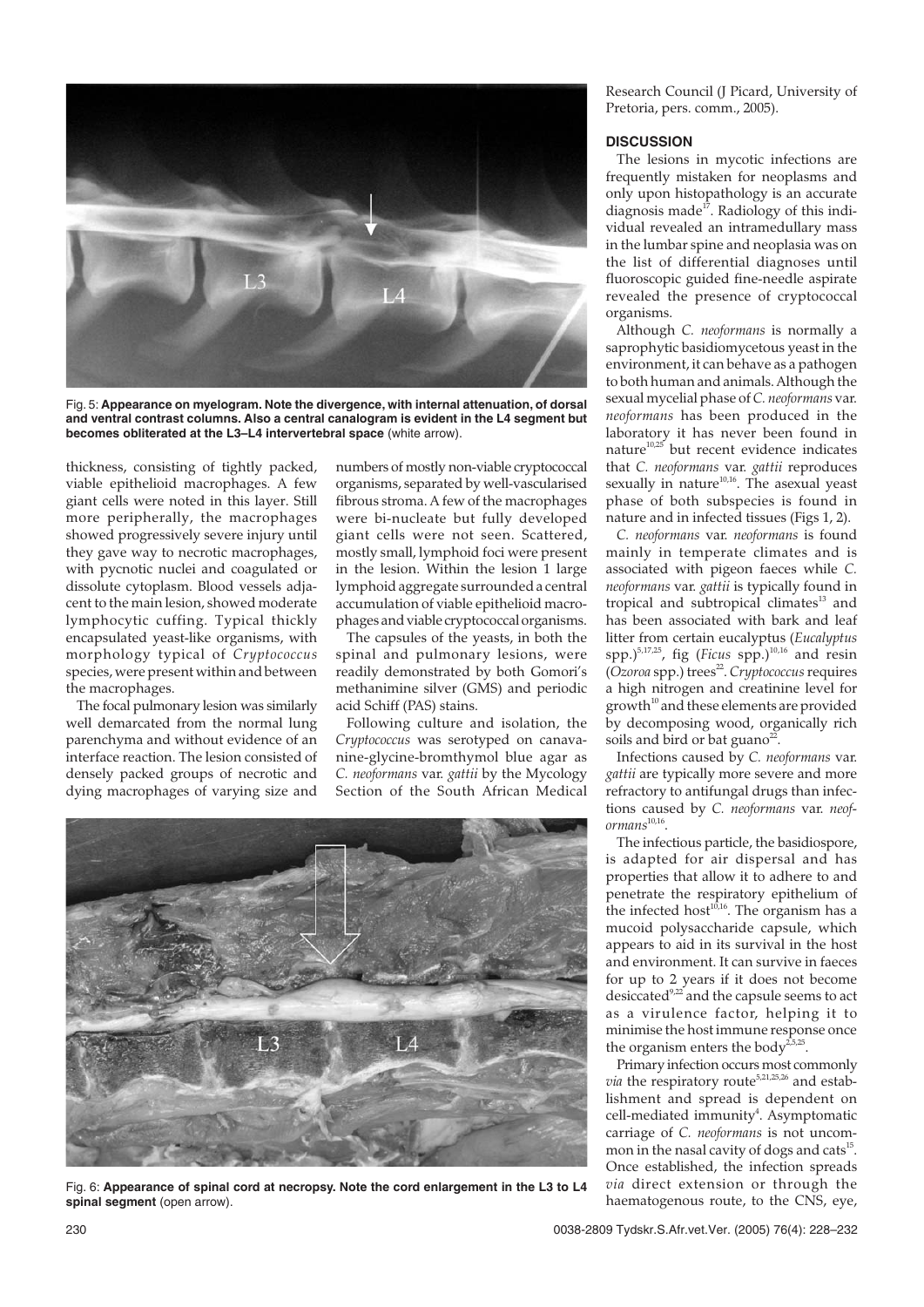skin, bone, lymph nodes and multiple other organ systems. *C. neoformans* does display some degree of neurotropism<sup>4,17,23</sup>. This may be explained in that it produces the enzyme laccase, which catalyses the formation of melanin from phenolic compounds. The CNS is rich in catecholamines, which can act as a substrate for this enzyme<sup>23</sup>. Also, the cerebrospinal fluid lacks the alternate pathway complement components, which normally bind to the carbohydrate-based capsule and facilitate phagocytosis and killing by polymorph nuclear cells<sup>24</sup>.

In humans, cryptococcal infections tend to occur in immunosuppressed individuals<sup>10,17</sup> and are almost exclusively *C. neoformans* var. *gattii*10,16. Some authors have postulated that in cats, FeLV and FIV infection may facilitate cryptococcal infections $8,14,15,17$ . Others have found that FeLV or FIV infection does not appear to predispose to infection with *C. neoformans*<sup>10</sup>, and that infection can occur in both normal and immunocompromised patients<sup>12,17</sup>. However, concurrent FeLV or FIV infection may result in more severe clinical signs $9,25$  and cases are more likely to have ophthalmic or neurological signs $^{25}$ and have poorer prognosis with treat $ment^{10,11}$ .

All of the cheetah cryptococcal infections reported in South Africa to date have been FeLV and FIV negative and have all been due to *C. neoformans* var. gattii<sup>3,5,22</sup>. FeLV has not been detected in free-ranging cheetahs<sup>19</sup> and although FIV antibodies have been detected in 26 % of cheetahs from the Serengeti National Park in Tanzania<sup>6</sup>, FeLV and FIV virus have never been a problem in captive cheetahs in South Africa<sup>7</sup>. FIV has not been associated with immunological impairment in non-domestic felines $\rm ^{6}$ .

In domestic cats there may be a genetic predisposition to cryptococcosis and Siamese cats are over represented in the  $clinical reports<sup>10</sup>$ . This genetic predisposition also seems to apply to dogs, where purebred dogs (especially the American Cocker Spaniel) are more likely to develop cryptococcosis than mixed breed dogs<sup>4</sup>. It has been suggested that the cheetah is also overly susceptible to cryptococcal infections $^{22}$  and that this may be due to the narrow range of genetic diversity, concurrent disease or chronic stress. The limited genetic diversity has been demonstrated through cheetah having a high degree of monomorphism at the isoenzyme and major histocompatability complex loci<sup>18</sup>. However, when the immune response of the cheetah was compared with that of the domestic cat there was no significant difference between the 2 species, but there was a high degree of variation in response between individual cheetah. Thus it was concluded that the immune status of cheetahs depends on mechanisms not solely related to their lack of genetic diversity<sup>18</sup>. Further investigation may be warranted into this genetic predisposition as of the 7 reported cases, 4 (57 %) were in king cheetah, which are derived from a considerably narrower gene pool. This high percentage of cases being in king cheetahs indicates an over representation in comparison with their numbers in the general cheetah population and certainly king cheetah appear to be somewhat more susceptible to diseases in general (L Holm, De Wildt Cheetah and Wildlife Centre, pers. comm., 2005).

Diffuse adrenocortical hyperplasia has been a common finding in the cheetah (85  $%$  prevalence)<sup>20</sup> and other wild animals in captivity and has been correlated to the stress of captivity in these species<sup>5</sup>. Hyperadrenocortisolaemia may occur in animals with adrenocortical hyperplasia. Cortisone depresses monocyte function against*Cryptococcus* and so may predispose to cryptococcal infections in captive cheetah. A lymphocytic depletion of the spleen has also been noted in a number of captive cheetah cases<sup>20</sup>. These immunosuppressive effects would be enhanced by the polysaccharide capsule of *C. neoformans,* which aids in inhibiting phagocytosis, plasma cell function and leukocyte migration $4,5,25$ .

Dogs appear to show no sexual predi $l$ ection<sup>4</sup> while adult male cats appear to show the highest prevalence of *Cryptococcus* infection among all of the domestic species. It has been postulated that this may be due to their roaming behaviour $\theta$ and possibly also their scent marking and smelling behaviours. Males represented 68 % of the domestic cats reported in 1 study<sup>9</sup>. This sexual predilection also applies to the cheetah where, of the reported cases, 71 % are male $1,2,5,22$ .

This is the first reported case in a wild-captured, free-ranging cheetah. Previous cases have all been in captive  $cheetahs<sup>1-3,5,22</sup>$ 

# **ACKNOWLEDGEMENTS**

The authors would like to express their thanks to Dr M. du Plessis for the referral of this case, Prof. A Carsens and Prof. R Pechman for performing the myelography, Mrs C Muller for identification of the cryptococcal organisms in the aspirated sample and Dr J Picard for isolation and serotyping of the organism.

#### **REFERENCES**

1. Beehler B A 1982 Oral therapy for nasal cryptococcosis in a cheetah. *Journal of the American Veterinary Medical Association* 181(11): 1400–1401

- 2. Bernstein J J 1979*Cryptococcus* osteomyelitis in a cheetah. *Feline Practice* 9: 23–25
- Berry W L, Jardine J E, Espie I W 1997 Pulmonary crytococcoma andcryptococcal meningoencephalomyelitis in a king cheetah (*Acinonyx jubatus*). *Journal of Zoo and Wildlife Medicine* 28(4): 485–490
- 4. Berthelin C F, Bailey C S, Kass P H, Legendre A M, Wolf A M 1994 Cryptococcosis of the nervous system in dogs, Part 1: Epidemiological, clinical, and neuropathological features. *Progress in Veterinary Neurology* 5(3): 88–97
- 5. Bolton L A, Lobetti R G, Evezard D N, Picard J A, Nesbit J W, van Heerden J, Burroughs R E J 1999 Cryptococcosis in captive cheetah (*Acinonyx jubatus*): two cases. *Journal of the South African Veterinary Association* 70(1): 35–39
- 6. Brown E W, Olmsted R A, Martenson J S, O'Brien S J 1993 Exposure to FIV and FIPV in wild and captive cheetahs.*Zoo Biology* 12: 135–142
- 7. Burroughs R E J 1998 Diseases in cheetah: Management, treatment and prevention. *Proceedings of a symposium on cheetahs as game ranch animals,* Onderstepoort, South Africa, 23–24 October 1998: 142–144
- 8. Cabanes F J, Abarca M L, Bonavia R, Bragulat M R, Castella G, Ferrer L 1995 Cryptococcosis in a cat seropositive for feline immunodeficiency virus. *Mycoses* 38: 131–133
- 9. Gerds-Grogan S, Dyrell-Hart B 1997 Feline cryptococcosis: a retrospective evaluation. *Journal of the American Animal Hospital Association* 33: 118–122
- 10. Gionfriddo J R 2000 Feline systemic fungal infections. *Veterinary Clinics of North America* 30(5): 1029–1050
- 11. Jacobs G J, Medleau L, Calvert C, Brown J 1997 Cryptococcal infection in cats: factors influencing treatment outcome, and results of sequential serum antigen titres in 35 cats. *Journal of Veterinary Internal Medicine* 11: 1–4
- 12. Kozel T R 1995 Virulence factors of *Cryptococcus neoformans. Trends in Microbiology* 3: 295–299
- 13. Kwong-Chung K J, Bennett J E 1984 High prevalence of *Cryptococcus neoformans* var. *gattii* in tropical and subtropical regions. *Zentralblatt für Bakteriologie Mikrobiologie und Hygiene* 257(2): 213–218
- 14. Mancianti F, Giannelli C, Bendinelli M, Poli A 1992 Mycological findings in feline immunodeficiency virus infected cats. *Journal of Medical and Veterinary Mycology* 30: 257–259
- 15. Malik R, Wigney D I, Muir D B, Love D N 1997 Asymptomatic carriage of*Cryptococcus neoformans* in the nasal cavity of dogs and cats. *Journal of Medical and Veterinary Mycology* 35: 27–31
- 16. Malik R, Jacobs G, Love D N 2001 New perspectives in aetiology, pathogenesis, diagnosis and clinical management. In: August J R (ed.), *Consultations in feline internal medicine* (4th edn). W B Saunders, Philadelphia
- 17. Mandriolo L, Bettini G, Marcato P S, Benazzi C, Della Salda, L, Krockenberger M B, Jensen H E 2002 Central nervous system cryptococcoma in a cat. *Journal of Veterinary Medicine* 49: 526–530
- 18. Miller-Edge M A, Worley M B 1992 *In vitro* responses of cheetah mononuclear cells to feline herpesvirus-1 and *Cryptococcus neoformans. Veterinary Immunology and Immunopathology* 30(2–3): 261–274